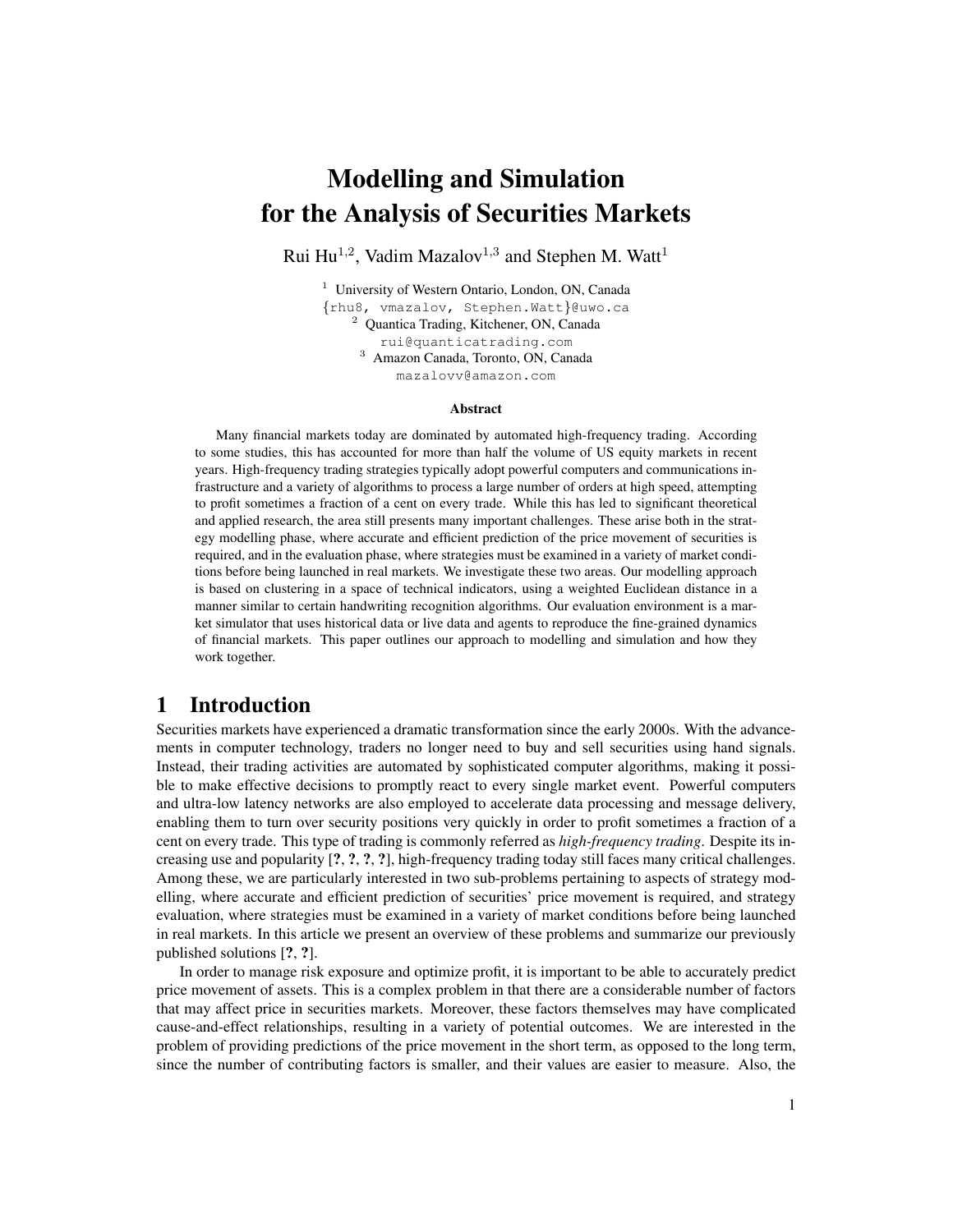possibility of a impact by outside factors, e.g. an unscheduled news release, is lower and has less effect in the short-term. In particular, we present a trading model that can provide accurate and efficient shortterm prediction of *one* change in the price of an asset. Our method monitors the market and sets up a space of observations, then measures how close the real-time data is to the recorded observations. Predictions are made based on numerical indicators computed from data received from the market. This work has been reported in [?].

At the same time, trading strategies must be evaluated for correctness and performance before using them real market. This in practice is carried out through simulators which significantly rely on realtime market data or historical data. While this can provide traders with valuable information, there are a number of pitfalls. First, live market data is not always available, which restricts the use of simulators to certain market hours. In addition, the trading strategies tested do not have any impact to the market as they can only follow the trend and their orders are simply executed based on the current market conditions. Similar issues also exist in back-testing approaches. Last, but not least, existing simulators typically do not provide a standard protocol for interaction with users. Instead, they require skills in specific programming languages and demand trading strategies to be implemented on top of proprietary Application Program Interfaces (APIs). This can restrict the evaluation of trading strategies to a single simulation environment. To address this problem, we present a simulator that can support market simulation research and is suitable for strategy evaluation. The simulator is independent of any particular data feed and can provide a realistic testing environment by reproducing certain phenomena of a real market. Multiple users can connect to the simulation server at the same time, allowing them to not only assess the viability of their trading strategies using pre-defined market conditions, but also to create very specific ones that suit their needs. This work has been reported in [?].

The remainder of the article is organized as follows. In Section [2](#page-1-0) we describe an example of prediction model for high-frequency trading. Section [3](#page-4-0) presents a simulator that is suitable for evaluation of trading strategies. In Section [4](#page-6-0) we conclude the article with a brief discussion.

## <span id="page-1-0"></span>2 A Trading Model

*Technical Indicators* The number of possible technical indicators that can be extracted from the stock market is potentially overwhelming so careful manual or algorithmic selection of indicators is important. Indicators should not be redundant and should sufficiently describe the asset at the time of an event. In order to limit the available indicators to a manageable number and predict a price change, we examine only the quotes at the current best bid and ask prices. We consider indicators that describe the activity of a single product independently of complementary and supplementary securities. We compute the following indicators for each exchange:

- Weighted rate of change (*ROC*) of the relation of the bid depth (number of shares bid) to the offer depth (number of shares offered).
- $n_{cb}$  ( $n_{co}$ ) the number of times an exchange locked the market on the bid (offer).
- $n_{lb} (n_{lo})$  the number of times an exchange left the National Best Bid and Offer (NBBO) on the bid (offer).

Within each exchange, each of the indicators is assigned a weight. The weight of an exchange is determined as the average weight of its indicators. We then compute the composite indicators,  $s_b$  ( $s_o$ ), which are the sum of weights of exchanges whose bid (offer) price is equal to the NBBO.

To remove outliers we use the three-sigma rule, assuming that the values of indicators are normally distributed. After the removal of outliers, the values of indicators are normalized by a transformation on the feature values to map them to the range [0, 1]: we find the maximum  $x_i^M$  and the minimum  $x_i^m$ values of an indicator  $i$  among all points in the cluster, and then normalize the feature as

$$
x_i' = \frac{x_i - x_i^m}{x_i^M - x_i^m}.
$$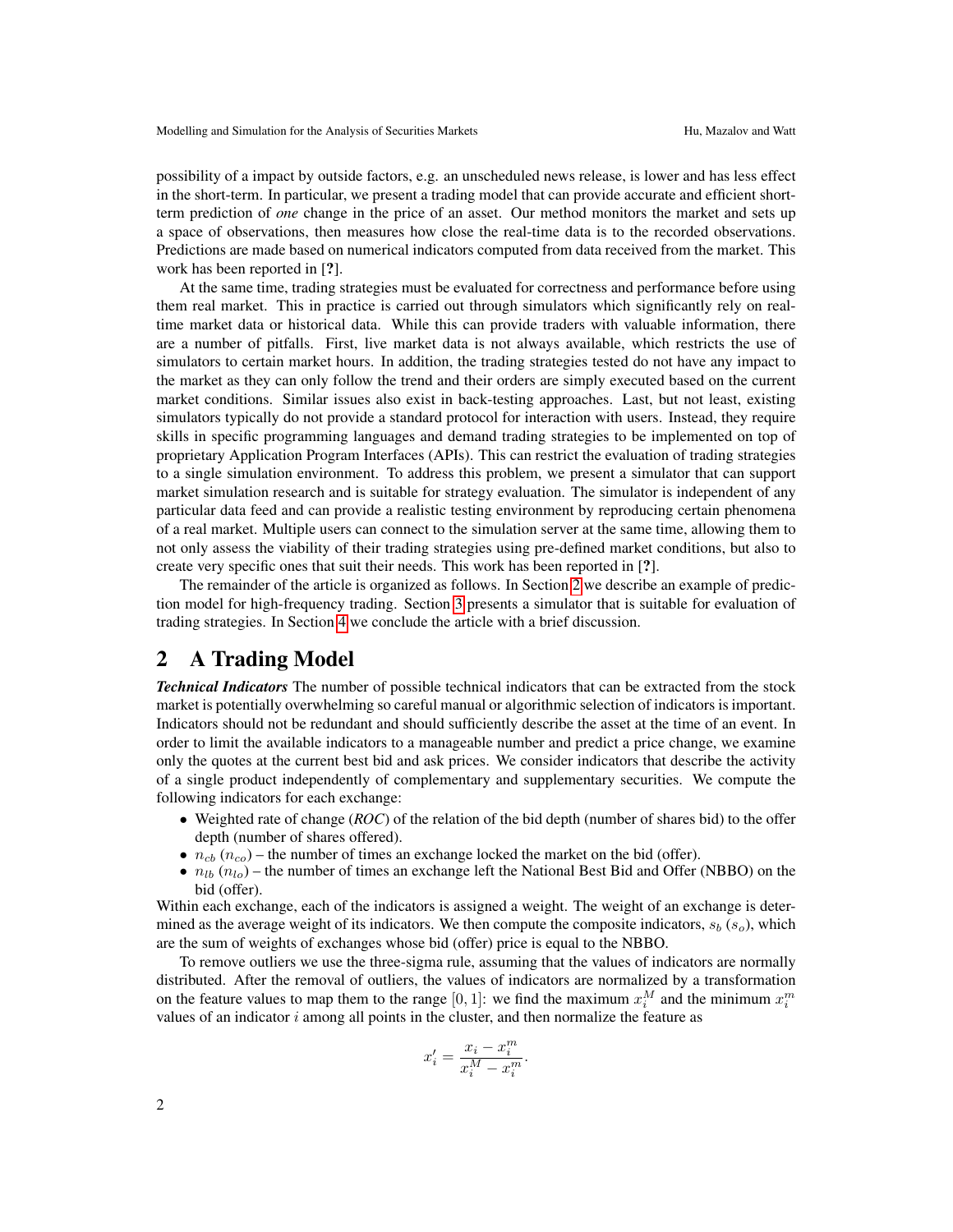Algorithm 1 Compute Weights $(X)$ 

<span id="page-2-1"></span>**Input:**  $X$  – a cluster of normalized points. **Output:**  $w - a$  vector of weights of features.  $s \leftarrow \sum_{i=1}^{D} \sigma_i$ {where  $\sigma_i$  is the standard deviation of feature i in the cluster  $X$ } for  $i = 1$  to  $D$  do  $w_i \leftarrow 1 - \sigma_i/s$ end for return w

### Algorithm 2 Predict $(x)$

<span id="page-2-2"></span>**Input:**  $x$ , a normalized  $D$ -dimensional feature point to be classified.

 $d$ , a distance threshold.  $r$ , distance ratio threshold

Output: Either "predict price change up" or "predict price change down" or "not classified".

{Compute the squared distances to the centroids  $c<sup>d</sup>$  and  $c<sup>u</sup>$  of clusters down and up respectively, where  $w_i^d$  and  $w_i^u$  are the weights of the *i*-th indicator in the corresponding clusters.}

$$
d_d \leftarrow \sum_{i=1}^D w_i^d (x_i - c_i^d)^2; \quad d_u \leftarrow \sum_{i=1}^D w_i^u (x_i - c_i^u)^2
$$

if  $d_d < d$  and  $d_d/d_u < r$  then return "predict a price change down" end if if  $d_u < d$  and  $d_u/d_d < r$  then return "predict a price change up" end if return "not classified"

For a point p to be an outlier, at least one of its coordinates  $p_0$  should satisfy  $|p_0 - s_0| > 3\sigma_0$ . The case  $p_o - s_o > 3\sigma_o$  implies

<span id="page-2-0"></span>
$$
p_o > \frac{1}{K} \sum_{i=1}^{K} x_{oi} + 3\sqrt{\frac{1}{K} \sum_{i=1}^{K} (x_{oi} - \frac{1}{K} \sum_{j=1}^{K} x_{oj})^2},
$$
\n(1)

where K is the number of points in a cluster and  $x_{ij}$  is the *i*-th feature of the *j*-th point. Applying inequality [\(1\)](#page-2-0) to normalized features, we have

$$
\frac{p_o - x_o^m}{x_o^d} > \frac{1}{K} \sum_{i=1}^K \frac{x_{oi} - x_o^m}{x_o^d} + 3\sigma_o',\tag{2}
$$

where

$$
\sigma'_{o} = \sqrt{\frac{1}{K} \sum_{i=1}^{K} \left( \frac{x_{oi} - x_{o}^{m}}{x_{o}^{d}} - \frac{1}{K} \sum_{j=1}^{K} \frac{x_{oj} - x_{o}^{m}}{x_{o}^{d}} \right)^{2}}.
$$

An analogous reasoning can be applied to the inequality  $p_o - s_o < -3\sigma_o$ .

*Computation of Weights* Each indicator within a cluster is assigned a weight, computed as shown in Algorithm [1.](#page-2-1) The weight of an exchange is computed as the average of the weights of its indicators.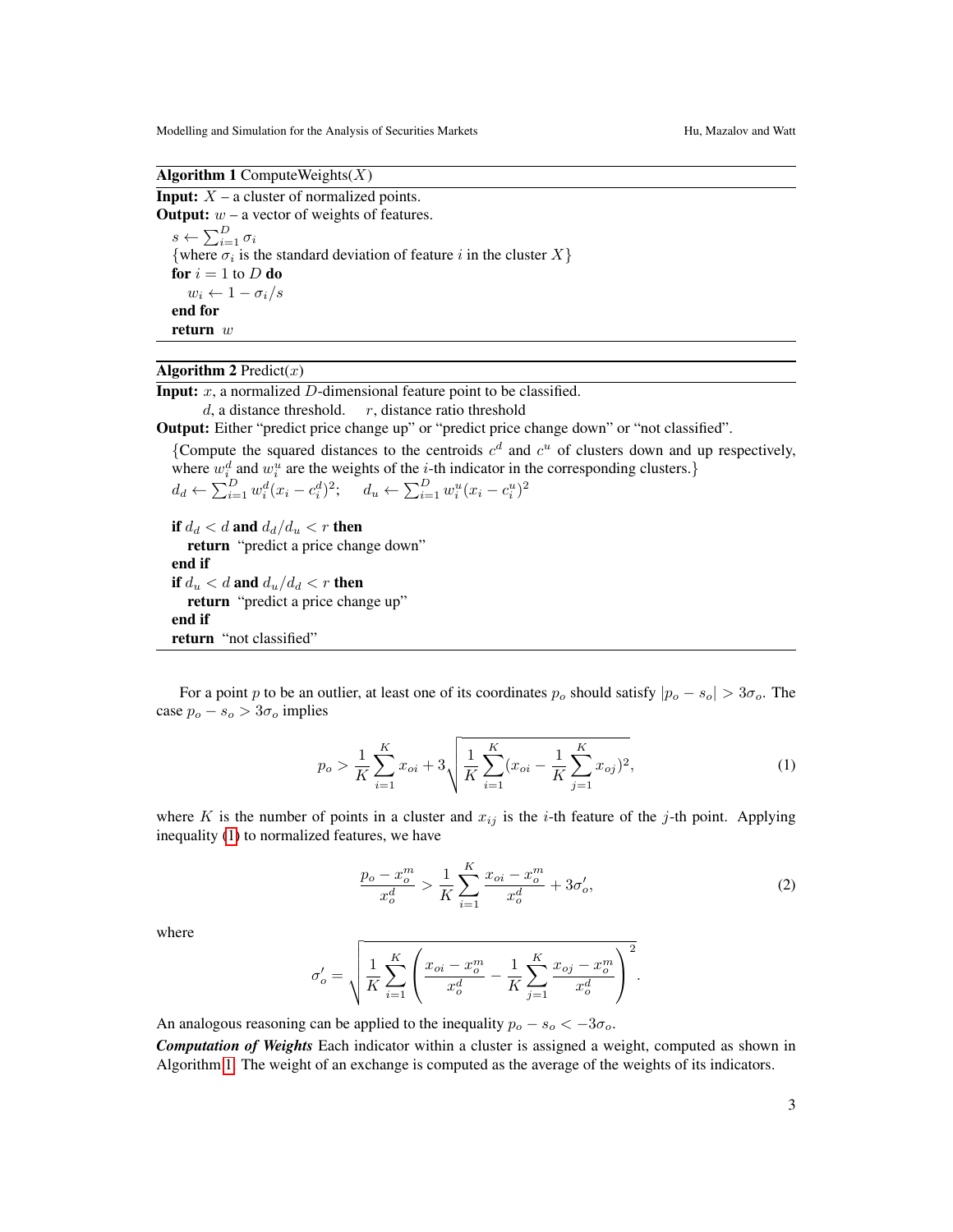Modelling and Simulation for the Analysis of Securities Markets Hu, Mazalov and Watt

<span id="page-3-2"></span>

<span id="page-3-0"></span>

Figure 1: Prediction results:

<span id="page-3-1"></span>(a) Prediction accuracy as a function of  $t$  (in milliseconds),

(b) The number of correct and incorrect predictions depending on the distance threshold  $d$ , and

(c) Prediction accuracy as a function of the distance threshold  $d$ 

*The Classifier* To analyze incoming quotes at high frequency in real-time, the recognition model should be computationally efficient. For the classifier, we have chosen to compute the feature-weighted distance from a test point to the centroid of a cluster, since this is one of the least expensive techniques in artificial intelligence.

This technique is fast in training and classification. To *train* the model, one needs to collect a certain number of points in clusters and find the centroid of each cluster. We are interested in two classes of points: one class for price changes up and another class for price changes down. *Classification* of a quote is performed by computing the squared weighted Euclidean distance from the feature-vector of the quote to the centroid of each training cluster, as shown in Algorithm [2.](#page-2-2)

As can be observed in the algorithm, we differentiate the notions of classification and prediction. Classification happens with each quote received – a feature vector is formed and the distances to centroids are evaluated. In contrast, a *prediction* is made only if the distances between the sample and the centroids satisfy certain criteria, i.e. if the feature point is relatively close to one of the two centroids. The prediction accuracy can be increased and the number of predictions decreased by reducing the thresholds  $d$  and  $r$  in Algorithm [2.](#page-2-2) The necessary values of the thresholds can be determined empirically.

*Experimental Setting* The experiments were performed on data for MSFT (Microsoft) securities, using quotes from the following exchanges: NYSE Archipelago Exchange (Arca), Better Alternative Trading System (BATS) BZX Exchange, BATS BYX Exchange, Chicago Board Options Exchange (CBOE), Direct Edge A (EDGA), Direct Edge X (EDGX), NASDAQ, NASDAQ OMX BX, National Stock Exchange, and NASDAQ PHLX. The recorded events include: change in bid/offer prices and bid/offer depth. We recorded several days in December, 2011 with the total of 9,389,993 quotes and 4,658 price changes. Training was performed until both clusters had at least 10 points. The value of the weight in computation of the *ROC* was taken as 0.6. After 5 changes in price, parameters of a cluster were recomputed.

We calculated two measures: *on-change* distance accuracy and *prediction* accuracy. The on-change distance measure was counted as correct if the distance to the centroid of the cluster in the direction of the price change was smaller than the distance to the other cluster. In other words, if a change down (up) was recorded and  $d_d < d_u (d_d > d_u)$ , the on-change distance measure was counted as correct.

The prediction accuracy with a prediction interval of t was computed as follows. If the prediction was in the direction of the price change, and the interval between a prediction and the actual change was greater than  $t$ , the count of correct predictions was increased by one. If the interval was less than  $t$ , the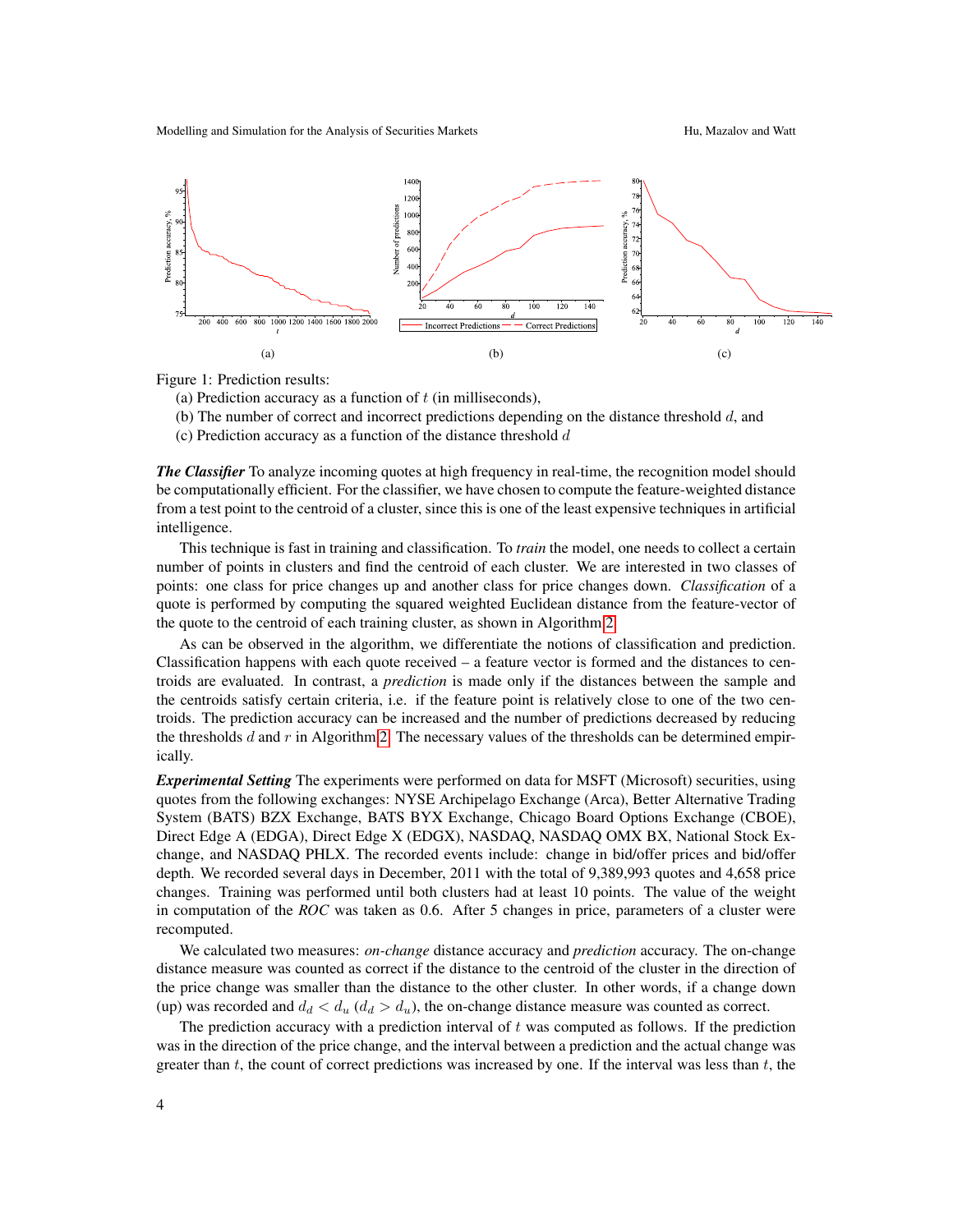count was not changed. If the change happened in the opposite direction, the count of wrong predictions was increased by one, independently of the time interval after the prediction. This measure aimed to simulate real-life trading, when execution of a transaction takes a certain amount of time, depending on infrastructure.

*Experimental Results* The on-change accuracy of the model on the recorded data was 96.25%. The prediction accuracy as a function of t is presented in Figure [1\(a\)](#page-3-0) for the distance thresholds  $d = 20$  and  $r = 1/20$ . There are 28 incorrect predictions for any t. We also measured the number of correct and incorrect predictions depending on the distance threshold d with fixed  $r = 1/20$  for  $t = 1000$ ms. The results are presented in Figure [1\(b\).](#page-3-1) Figure [1\(c\)](#page-3-2) shows the prediction accuracy as the function of d.

## <span id="page-4-0"></span>3 A Market Simulator

We now present a simulator that can support market simulation research and is suitable for evaluation of algorithmic trading strategies.

*Simulator Design* The simulator currently consists of a matching engine, a communication interface and a variety of simulated trading agents. The matching engine accepts orders from both logged in users and computerized agents. It maintains a number of order books, each of which records the interest of buyers and sellers in a particular security and prioritizes their orders based on their price and arrival time. This centralized order system continuously attempts to match buy and sell orders. Matching rules are implemented based on continuous double auctions. The matching engine also publishes quote updates to all subscribers, which is handled by the communication interface.

To allow multiple users to interact with our simulator simultaneously and independently, we use the Financial Information eXchange (FIX) protocol [?], which is the *de facto* communications standard in global financial markets. The simulator provides each user a designated port for login and maintains a dedicated channel for communication. Both inbound and outbound messages, such as orders and execution reports, are encoded as FIX format. Using the FIX protocol also provides easy access to our simulator. Most users in both industrial and academic algorithmic trading settings are familiar with the FIX protocol or have it already implemented in order to connect to financial markets. This makes it possible to interact with our simulator with little modification to their systems.

In order to create various market conditions that are suitable for testing, we have developed five pre-defined types of simulated trading agents that represent an important subset of trading entities we observe in the real market. These agents are able to adapt to the market and interact with users' algorithmic trading strategies. The first of these is Market Maker Agent which plays neutrally against the market. Its primary objective is to enhance the liquidity and the depth of the market, resulting in a stable market. In contrast, Liquidity Taker Agent takes liquidity from the market by posting market orders that are often immediately executed at the best available price. By increasing the size or the frequency of the orders, it can potentially cause the quoted prices to change dramatically. Figure [2](#page-5-0) shows a comparison of volatility between two simulations. The settings were the same except in the second simulation the Liquidity Taker Agent issues market orders at a higher frequency. Similar to the Market Maker Agent, Liquidity Provider Agent places limit orders to the market. By posting limit orders on both sides without immediately triggering a trade, it adds liquidity to the order book and consequently increases the depth and the stability of the market. We have also developed a Random Agent which uses no information about the market and issues random orders at certain time intervals. This type of agent can be used to create chaos in the simulation environment as well as to investigate the cause of certain market phenomena. The last type of agent is Swift Agent. Compared to the other four agents, a Swift Agent is more sophisticated in that it is able to control the number of open orders it places. This prevents the agent from exposing itself to too much risk, just as human traders would also do in a real market. In addition, the agent is able to monitor the price fluctuations of the simulated market. If the price variation exceeds a certain threshold, the agent will attempt to place more orders on the opposite side to counter the trend.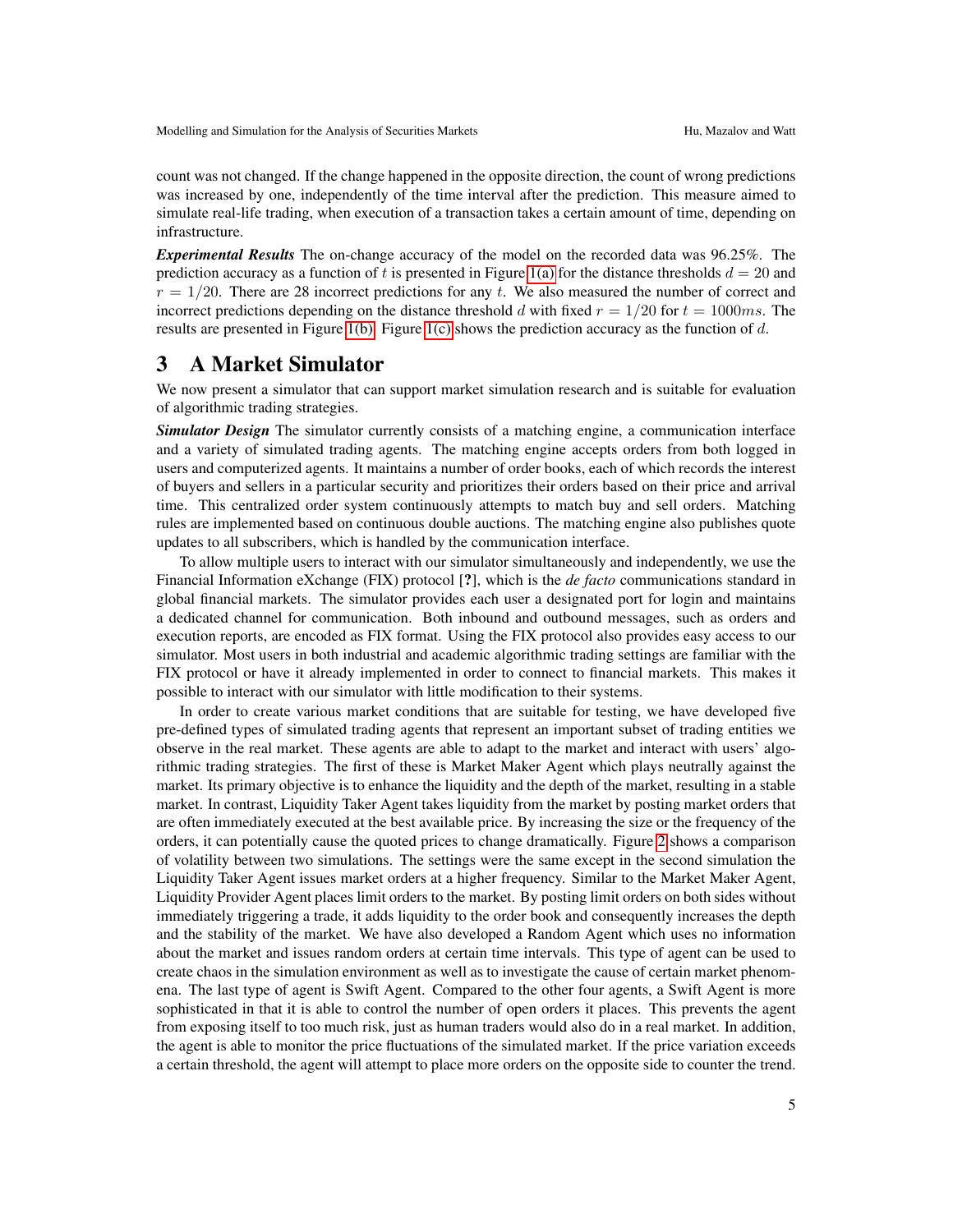Modelling and Simulation for the Analysis of Securities Markets Hu, Mazalov and Watt

<span id="page-5-0"></span>



Figure 2: A comparison of two simulations with different liquidity taking.

*Software Implementation* The simulator is intended to be useful to evaluate trading strategies. It supports a variety of security types, including equities, futures, foreign exchange, and options. The simulator may run a market consisting exclusively of simulated (human or robotic) trading agents using different trading strategies (e.g., to study algorithms or market effects), or external participants (typically human) may log in and interact with the simulated market (e.g., for training). Participants (logged in users or simulated trading agents) can submit both limit and market orders with different time-inforce, allowing them to interact with the simulation environment as if they were trading in a real market. At the same time, the simulator adopts the FIX protocol, which allows multiple users to interact with the simulation environment simultaneously and independently. In contrast to other simulators that require testing trading strategies to be built on top of proprietary APIs, our simulator uses open protocols so can be integrated easily into their systems with little modification. The simulator is able to run in two different settings, each of which is useful in certain scenarios.

The first setting uses simulated trading agents, each of which is able to adapt and react to realtime market events by following selected pre-defined strategies. All of the agents are configurable. By adjusting their configurations, we can create very specific market conditions that would occur only rarely in a real market. In addition, the agent-based simulator is able to run at any time as the data are generated by the computerized agents. The agent-based simulator is useful in that it allows users to create desired market conditions where they can test their trading strategies whenever it is needed.

In the second setting, the simulator receives live market data from real exchanges and broadcasts this data to each user. Orders that are submitted by users are executed based on the current market conditions. This type of simulator is claimed by some to be more realistic. Meanwhile, the real market data simulator, in practice, has access to all the products available in the markets, while in agent mode this is not feasible unless there is a further configuration. We provide both these settings to users to evaluate their trading strategies, and give them the freedom to choose the one that is most suitable for their needs.

*Useful Scenarios* Both the agent-based and the live-data simulator have been adopted by Quantica Trading, a company located in Kitchener, Canada, which develops algorithmic trading software. We have found, informally, the agent-based and live-data simulators to be useful in a number of scenarios. First, some conditions, such as a market crash, may not occur very often in a real market, but they are extraordinarily costly when they do occur and so must be examined. With the agent-based simulator, we can easily reproduce these conditions, and variants, to test strategies. In addition, the simulator has also been found useful for education and training purposes. By executing trades in the risk-free simulation environment, it facilitates trading drills designed for new traders, allowing them to learn how to execute trades and manage risk faster. Moreover, the simulator is also suitable for software demonstration.